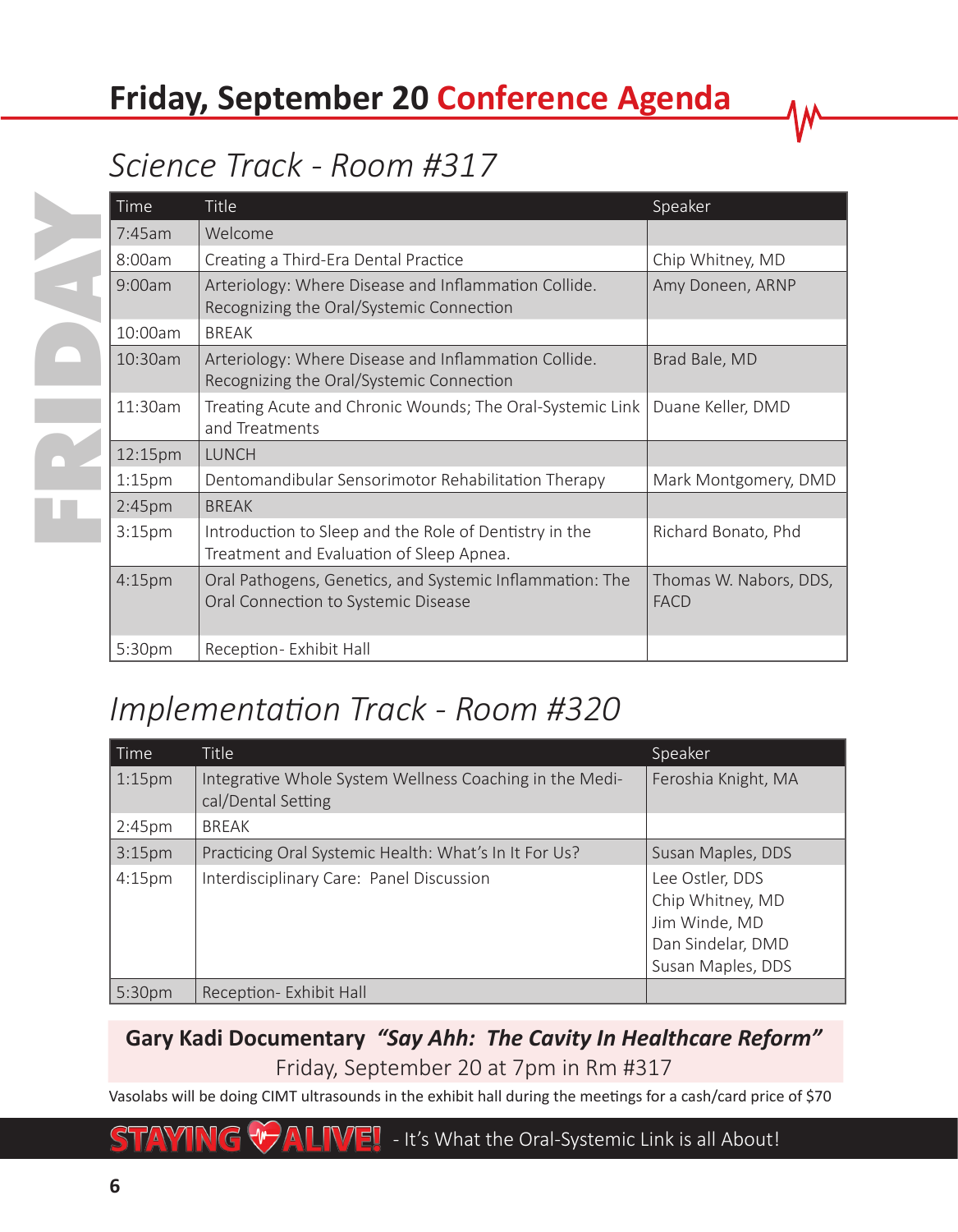# **Saturday, September 21 Conference Agenda**

# *Science Track - Room #317*

| Time               | <b>Title</b>                                                                                            | Speaker                  |
|--------------------|---------------------------------------------------------------------------------------------------------|--------------------------|
| 7:45am             | <b>AAOSH Business Meeting</b>                                                                           |                          |
| 8:00am             | The Top Five Minimally Invasive Implant Placement<br>Procedures for the G.P.                            | Brady Frank, DDS         |
| 9:00am             | OroFacial Development and Sleep Physiology                                                              | Jim Winde, MD            |
| 10:00am            | <b>BREAK</b>                                                                                            |                          |
| 10:30pm            | Alzheimer's Disease and its Oral Connection/<br>Neurospirochetosis                                      | Judith Miklossy, MD, PhD |
| 12:00pm            | <b>LUNCH</b>                                                                                            |                          |
| 1:00 <sub>pm</sub> | Periodontal Pathogens Associated with Osteoarthritis and<br>Periprosthetic Joint Infections of the Knee | Garth Ehrlich, PhD       |
| 2:30 <sub>pm</sub> | <b>BREAK</b>                                                                                            |                          |
| 3:00 <sub>pm</sub> | Masticatory System Disorders: Diagnosis and Treatment<br>Options                                        | DeWitt Wilkerson, DMD    |
| 4:00 <sub>pm</sub> | Fit to Lead                                                                                             | Uche Odiatu, DMD         |

### *Implementation Track - Room #320*

| Time               | <b>Title</b>                                                                                              | Speaker                                                                                                  |
|--------------------|-----------------------------------------------------------------------------------------------------------|----------------------------------------------------------------------------------------------------------|
| 8:00am             | Coaching Skills: The Key to Wellness                                                                      | Kim Kutsch, DMD                                                                                          |
| $9:00$ am          | Cross-Coding: The Future of Medical Billing for Dentists                                                  | Rose Nierman, RDH                                                                                        |
| 10:00am            | <b>BREAK</b>                                                                                              |                                                                                                          |
| 10:30am            | Helping Your Patients "Get It." 20 Secrets of Treatment<br>Acceptance for the "Oral Healthcare Physician" | Steve Anderson                                                                                           |
| 12:00pm            | <b>LUNCH</b>                                                                                              |                                                                                                          |
| 1:00 <sub>pm</sub> | Guerrilla Marketing Secrets of The Million Dollar<br>Net Practice                                         | Bill Williams, DMD                                                                                       |
| 2:30 <sub>pm</sub> | <b>BREAK</b>                                                                                              |                                                                                                          |
| 3:00 <sub>pm</sub> | Implementation Panel Discussion                                                                           | Chris Kammer, DDS<br>Kim Kutsch, DMD<br>Steve Anderson<br>Rose Nierman, RDH<br><b>Bill Williams, DMD</b> |

#### **Gary Kadi Documentary** *"Say Ahh: The Cavity In Healthcare Reform"* Saturday, September 21 at 5:30pm in Rm #317

Vasolabs will be doing CIMT ultrasounds in the exhibit hall during the meetings for a cash/card price of \$70

American Academy for Oral Systemic Health 3rd Annual Scientific Session

SATURDAY

**7**